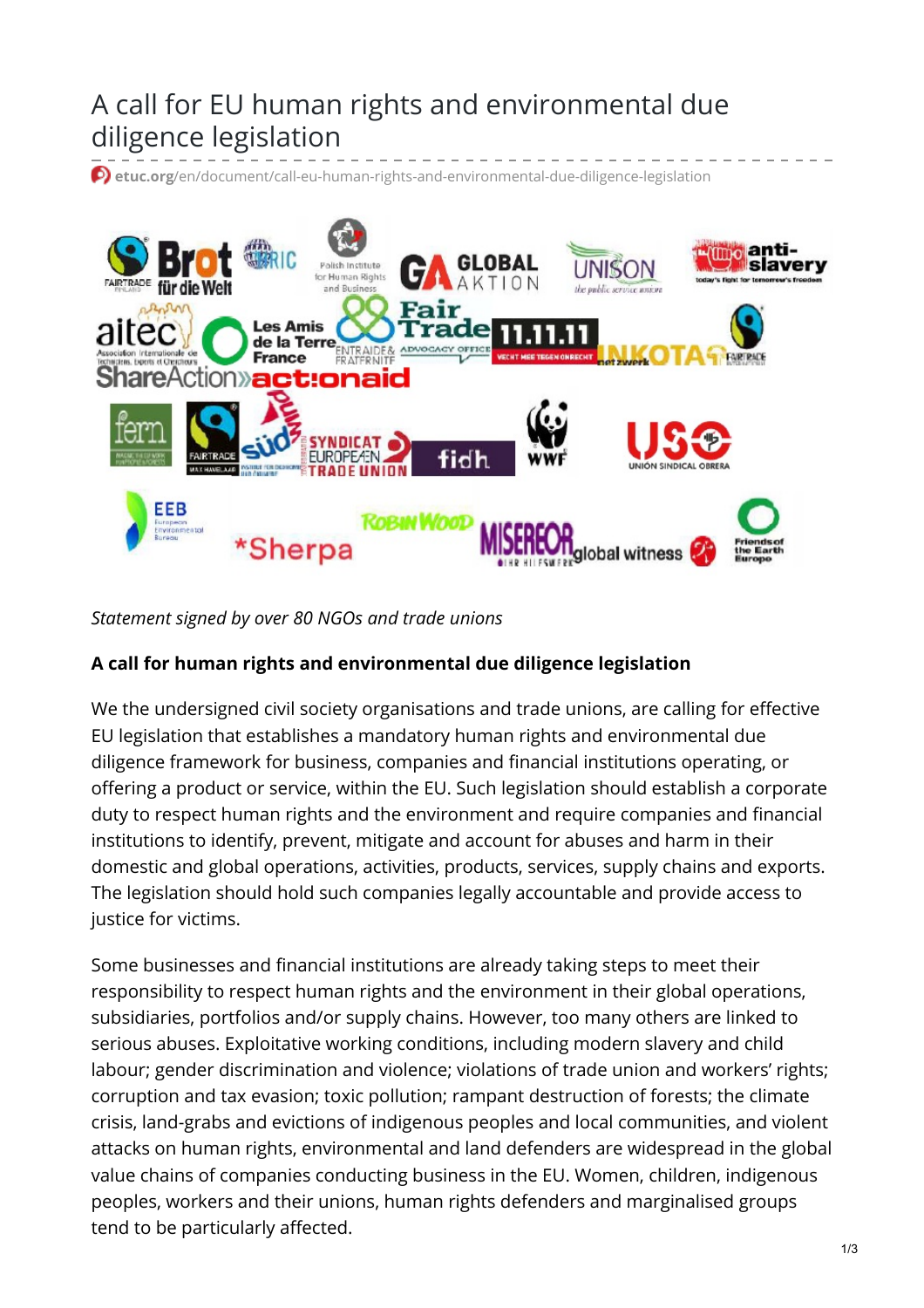Current EU policy and legislation fails to adequately address this challenge. Despite growing attention being paid to these issues, there are still no cross-sectoral laws in the EU requiring companies and financial institutions to identify, prevent, mitigate and account for human rights abuses and environmental damage of their operations, subsidiaries or value chains. Absence of such laws, makes it impossible for companies to be held legally accountable when they neglect their responsibility to respect human rights and the environment. Meanwhile, consumers across the EU purchase products and services tainted by abuses and environmental devastation, and millions of savers have their (pension) savings invested in companies that are behind these abuses. It's time to change this! The reliance on a voluntary approach to promote business respect for human rights and the environment has proven insufficient and does not prevent violations of human rights and environmental damages.

## **What we're calling for and how it would make a difference**

Human Rights and Environmental Due diligence is a concept familiar to companies and governments. The standard has already been set out in detail in the UN Guiding Principles on Business and Human Rights, in the OECD Guidelines on Responsible Business Conduct as well as the sector specific and general OECD Due Diligence Guidances. Following France's adoption of a duty of vigilance law in 2017, other countries are adopting or discussing similar legislation. A number of companies, sometimes supported by multi-stakeholder initiatives, already have systems in place to implement these guidelines. It is now time for the EU to build on these precedents and harmonise the expectations towards companies in law, protecting both human rights and the environment.

We want companies and investors to be required to carry out human rights and environmental due diligence – that is, to identify, assess, stop, prevent and mitigate the risks and violations to all human rights, including workers and trade union rights, and the environment posed by their own activities, subsidiaries, investee entities, and business relationships, within and outside the EU. Rights holders, in particular workers, their unions and affected communities should be involved in the negotiation and implementation of due diligence plans. Due to their leverage as shareholders, investors should actively seek to ensure that such plans be in place. If a company fails to respect its obligations and abuses do occur, avenues must be available to hold it to account in court and for victims of abuses to receive justice and remedy.

New binding EU legislation that increases protection for individuals and communities, workers and their representatives, human rights defenders, and the environment is needed. It will provide clarity on what the minimum standard for responsible business conduct means in practice and stimulate the shift we need towards a more sustainable and fair level playing field. An effective legislation will lead to a better protection of human rights. It will contribute to giving consumers, savers, retail investors and